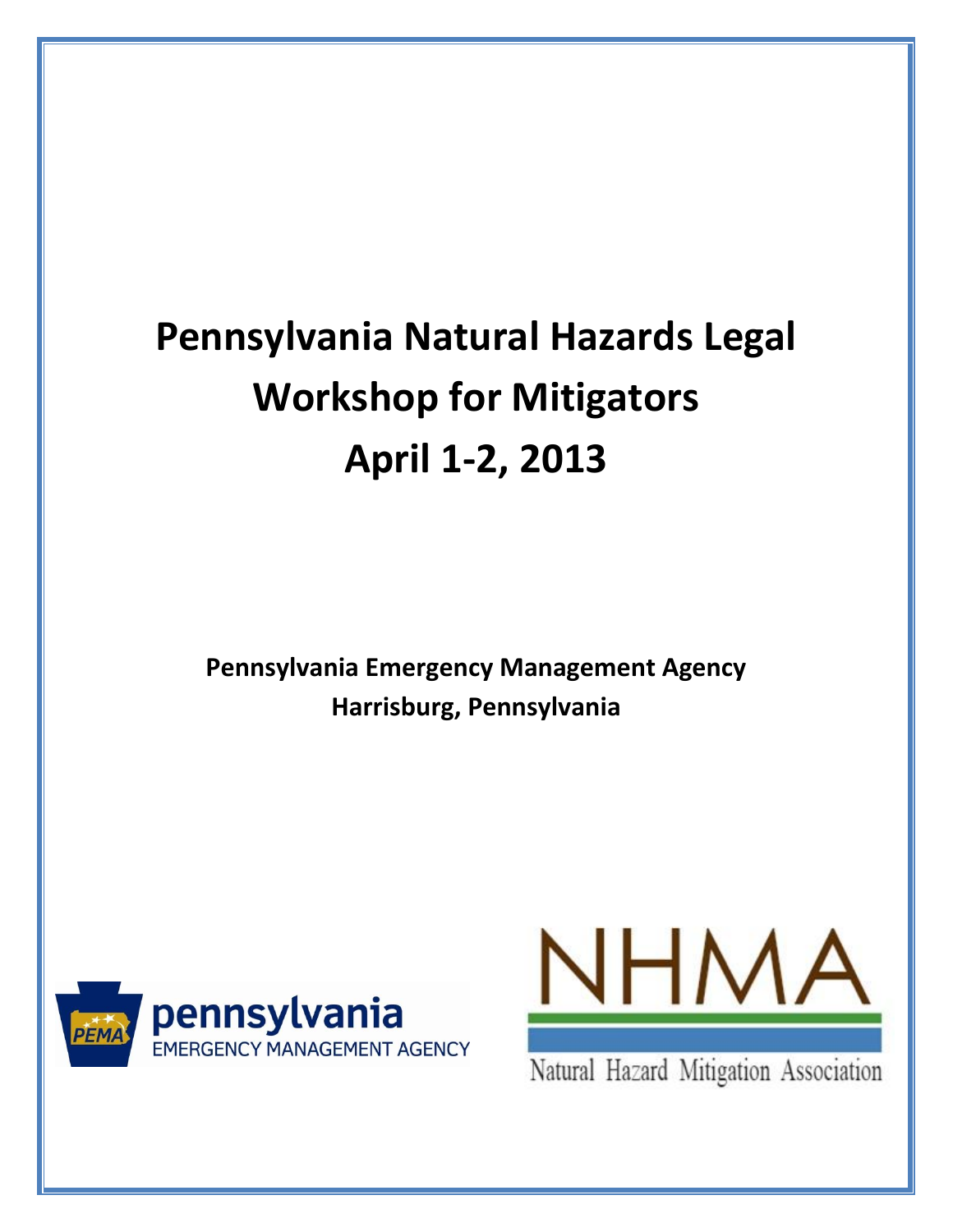## **Workshop Description**

A special Pennsylvania Natural Hazards Legal Workshop for Mitigators will begin at 12:00 pm EST on April 1, 2013. This special workshop, sponsored by the Pennsylvania Emergency Management Agency and the Natural Hazard Mitigation Association will bring together Pennsylvania experts and national engineering, planning, architectural and legal experts in a session designed to promote a safer more resilient future for communities. This event is designed for everyone involved in making community development decisions: Legal experts, community officials, developers, architects, engineers, government leaders, and floodplain managers are strongly encouraged to attend. This course teaches Natural Hazards and how they affect all aspects of community development, using both Pennsylvania and nationally recognized experts in the fields of law, planning, architecture & low impact design and engineering.

This workshop will:

a) explain the ancient legal roots of the National Flood Insurance Program and "No Adverse Impact", or "Safe Development";

b) demonstrate how floodplain management and other forms of regulation designed to prevent harm can be structured to avoid much, if not all, of the uncertainty surrounding the "Takings" issue;

c) explain how property rights principles support floodplain and other natural hazard regulations;

d) demonstrate that local floodplain management designed upon the "Safe Development" or "No Adverse Impact" concept is not anti-development but rather protects everyone's property rights,

e) examine legal risks for areas protected from flooding by dams and levees;

f) demonstrate how to successfully negotiate towards a safer community future; and

g) explore opportunities for floodplain managers to work more closely with developers, architects, engineers and all others involved in community development to build a safer future for Pennsylvania and the entire Nation.

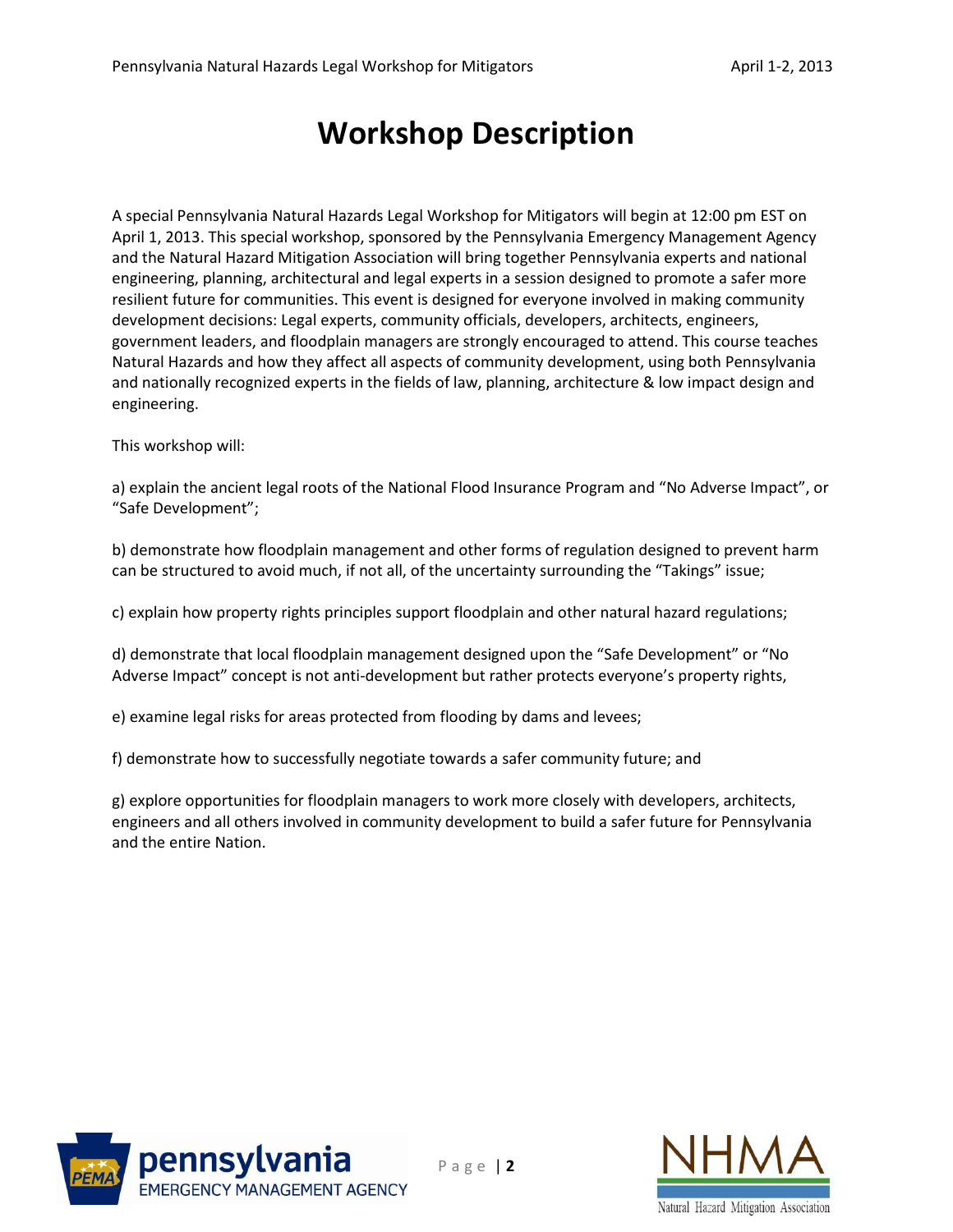# **Agenda**

### **Monday, April 1**

| $12:00 - 12:15$ PM        | <b>Coffee Served, Welcome and Self-Introductions</b>                      |
|---------------------------|---------------------------------------------------------------------------|
|                           | Director Glenn Cannon                                                     |
|                           | Pennsylvania Emergency Management Agency                                  |
| $12:15 - 1:00 \text{ PM}$ | Introduction to the Legal Issues                                          |
|                           | Edward Thomas, Esq.                                                       |
|                           | <b>Natural Hazard Mitigation Association</b>                              |
| 1:00 - 2:00 PM            | Future Uncertainty and Flood Mapping: What If Future Rainfall Patterns    |
|                           | Change?                                                                   |
|                           | Michele Adams, P.E.                                                       |
|                           | Meliora Environmental Design                                              |
| $2:00 - 2:15$ PM          | <b>Break</b>                                                              |
| $2:15 - 3:00$ PM          | <b>Design for Hazard Mitigation</b>                                       |
|                           | A) Regional watershed management and its components: what works           |
|                           | B) How watershed design of cities and communities can improve local       |
|                           | livelihood, resources and resilience.                                     |
|                           | Don Watson, FAIA                                                          |
|                           | <b>Natural Hazard Mitigation Association</b>                              |
| $3:00 - 5:00$ PM          | <b>Property Rights and Floodplain Management</b>                          |
|                           | A) The Safe Sustainable Development or No Adverse Impact (NAI) Principle  |
|                           | Concept                                                                   |
|                           | B) Legal Roots of the Safe Sustainable Development/Do No Harm (No Adverse |
|                           | <b>Impact) Principle</b>                                                  |
|                           | C) National Flood Insurance Program Update (Biggert-Waters)               |
|                           | Edward A. Thomas Esq.                                                     |
|                           | <b>Natural Hazard Mitigation Association</b>                              |
| $5:00 - 5:15$ PM          | <b>Break</b>                                                              |



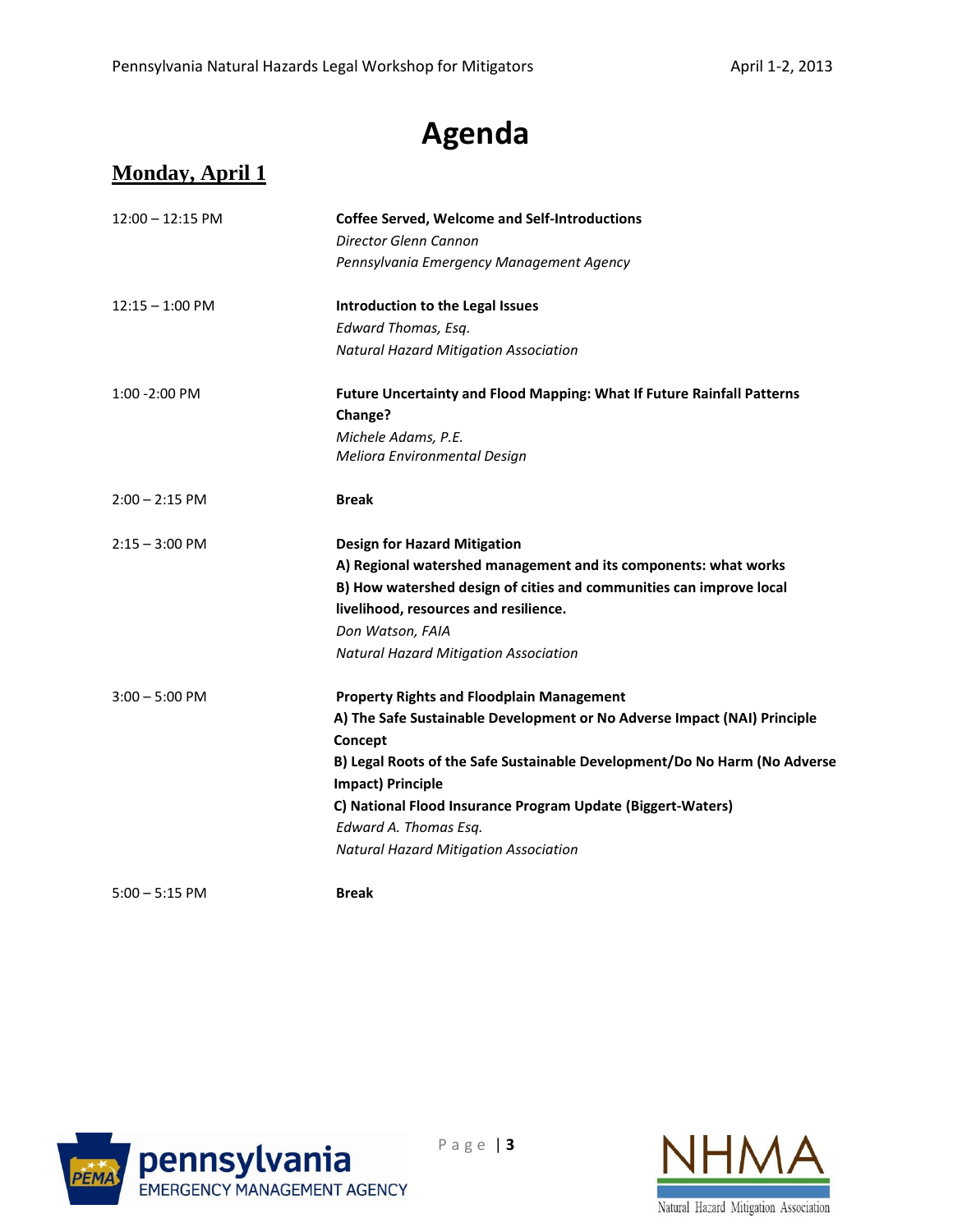#### 5:15 – 6:00 PM **Optional Break Out Sessions**

| <b>Making Use of the Community Ratings</b>     | The Ins and Outs of BureauNet: What It       |
|------------------------------------------------|----------------------------------------------|
| System                                         | <b>Can Provide You</b>                       |
| Tom Brett, CFM                                 | <b>Mildred Hanks</b>                         |
| <b>Insurance Services Office</b>               | Pennsylvania Joint Field Office              |
| <b>Legal Consideration for Dams and Levees</b> | <b>Making the Most of Hazard Mitigation</b>  |
| Edward A. Thomas, Esg.                         | <b>Planning</b>                              |
| <b>Natural Hazard Mitigation Association</b>   | Alessandra Jerolleman, CFM, MPA              |
|                                                | <b>Natural Hazard Mitigation Association</b> |



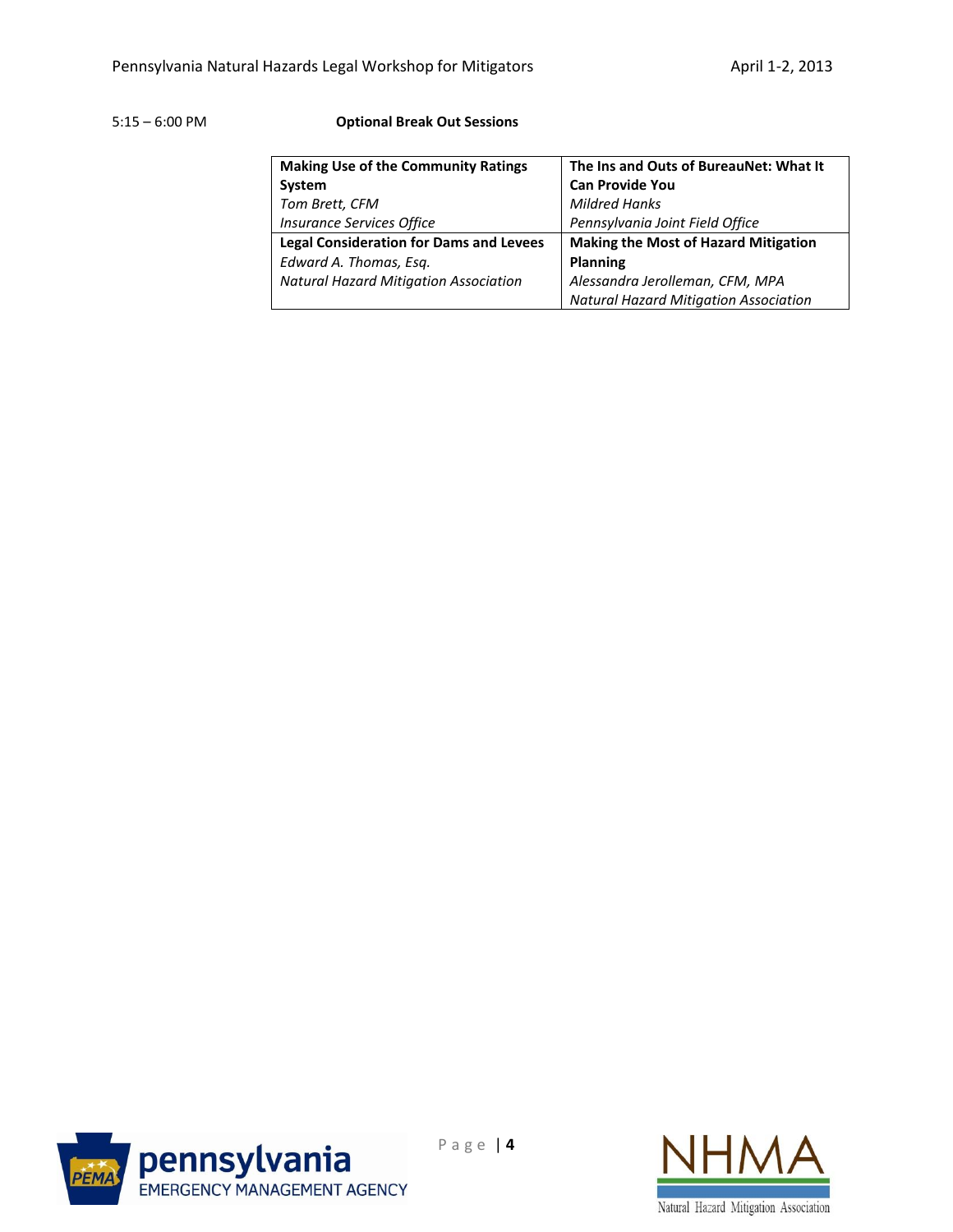### Tuesday, April 2

| $8:00 - 9:00$ AM   | Coffee Served, Morning Speaker – Integration with Local Planning Efforts:<br><b>Linkages with Community Planning</b><br>Deepa Srinivasan<br>Vision Planning & Consulting                                                                                                                                                                                                      |
|--------------------|-------------------------------------------------------------------------------------------------------------------------------------------------------------------------------------------------------------------------------------------------------------------------------------------------------------------------------------------------------------------------------|
| $9:00 - 9:30$ AM   | <b>SITES &amp; BUILDINGS</b><br>A) Flood/drought/fire risk mitigation at the local community, project site, and<br>building scale: what works.<br>B) Site and building design that improves life quality, performance and<br>productivity.<br>C) How design for resilience can define the desired future.<br>Don Watson, FAIA<br><b>Natural Hazard Mitigation Association</b> |
| $9:30 - 10:00$ AM  | Involving the Whole Community: Best Practices from the Resilient Neighbors<br><b>Network</b><br>Alessandra Jerolleman, MPA, CFM<br><b>Natural Hazard Mitigation Association</b>                                                                                                                                                                                               |
| $10:00 - 11:15$ AM | <b>Negotiations for Floodplain Management</b><br>Edward A. Thomas, Esq.<br><b>Natural Hazard Mitigation Association</b>                                                                                                                                                                                                                                                       |
| $11:15 - 11:45$ AM | <b>Closing Discussion</b><br>Dan Fitzpatrick, CFM<br><b>NFIP Coordinator</b>                                                                                                                                                                                                                                                                                                  |



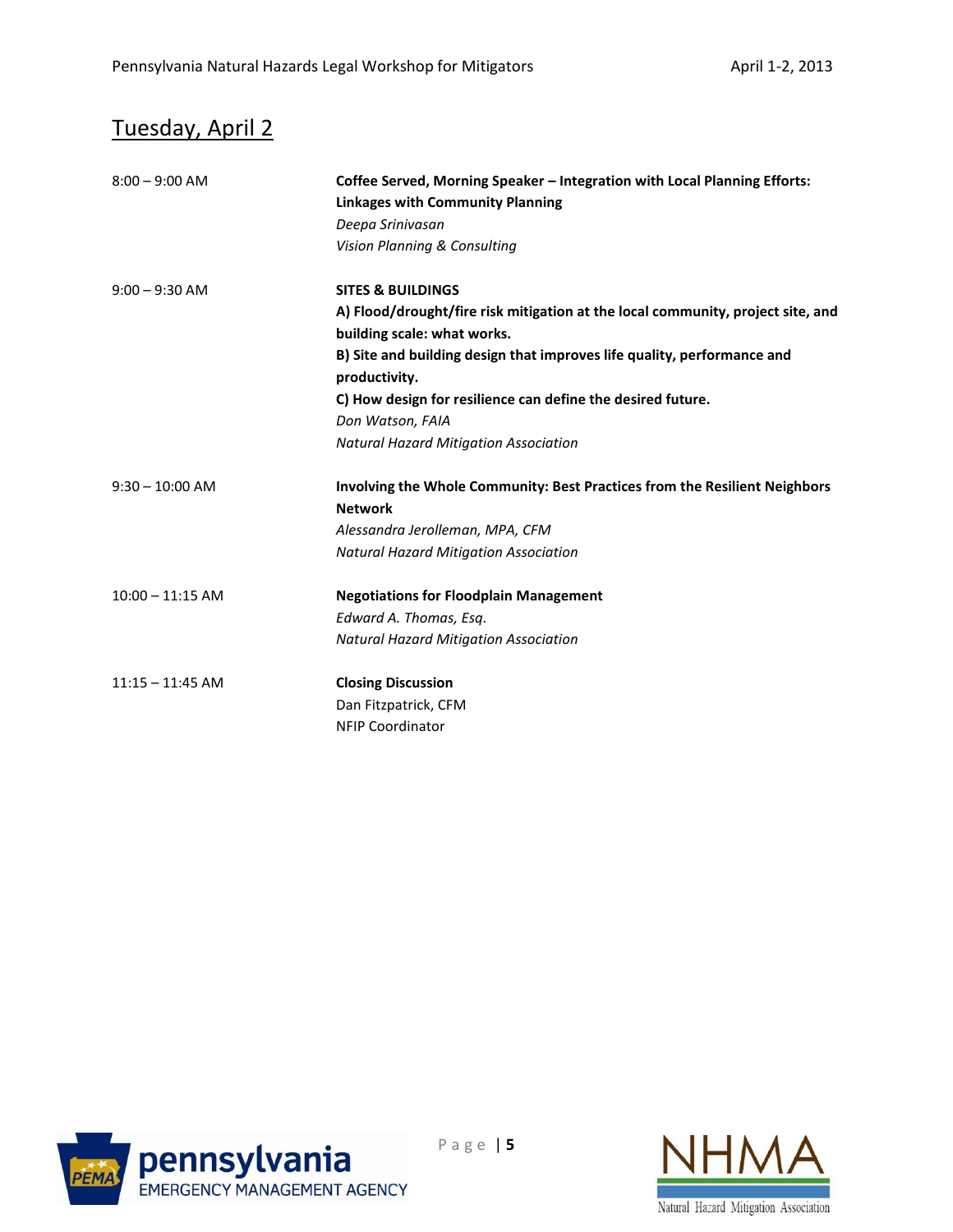### **Speaker Biographies**

#### **Michele Adams**

Ms. Michele Adams is a Water Resources Engineer and founder of Meliora Environmental Design. For more than 28 years, her work has encompassed environmentally sensitive site design, with special focus on "water as a resource" and the integration of stormwater, wastewater, water supply needs as part of a single water resource. Her work includes Green Infrastructure and Low Impact Development projects, Master Planning and Design, and Environmental Advocacy. She has extensive built project experience in virtually every type of stormwater "best practice", from green roofs and porous pavements to landscape restoration and water reuse, as well as small scale alternative wastewater systems. She was one of the authors of the Pennsylvania Stormwater Manual as well as the 21st Century Parks for NYC Guidelines High Performance Landscapes. Ms. Adams served for six years as a member of the U.S. Green Building Council Sustainable Sites Technical Advisory Committee (SS TAG), and currently serves on the American Rivers Science and Technical Advisory Committee. She is a frequent lecturer on the topics of water and sustainability.

#### **Thomas Brett, CFM**

Tom is employed by ISO as a Senior Field Representative. His role as an ISO/CRS Specialist with the NFIP / CRS program is as a technician responsible for reviewing community applications and verifying implementation of activities credited by the program. His employer is a property/casualty insurance industry supplier of statistical, actuarial, underwriting, claims data, and other technical services. Tom resides near Pittsburgh, PA. While with ISO he has also worked with various insurance analysis tools that classify fire protection (fire alarm and communication systems, fire departments, water systems), and property and casualty insurance underwriting.

#### **Dan Fitzpatrick, CFM**

Mr. Fitzpatrick came to work for the Governor's Center for Local Government Services within the Pennsylvania Department of Community & Economic Development (DCED) in 2003 after a private sector career in the real estate and franchising industries. In his current position as State Coordinator for the National Flood Insurance Program (NFIP), he provides technical assistance, training and outreach to over 2450 Pennsylvania municipalities who participate in the NFIP on wide variety of topics related to floodplain management, ordinance adoption, administration and enforcement, hazard mitigation, interpretation of regulations, The Community Rating System and FEMA's Map Modernization Program.

He is a participant in the Susquehanna River Basin Commission's Flood Forecast and Warning Committee, Delaware River Basin Commission Flood Mitigation Task Force and PEMA's Hazard Mitigation Grant Program Project Review Panel among others and is co-chair of the Training and Outreach Subcommittee for the PA Association of Flood Plain Managers. He is a Certified Flood Plain Manager by the Association of State Flood Plain Managers and also is DCED's Lead Emergency Preparedness Liaison Officer to the State Emergency Management Council.



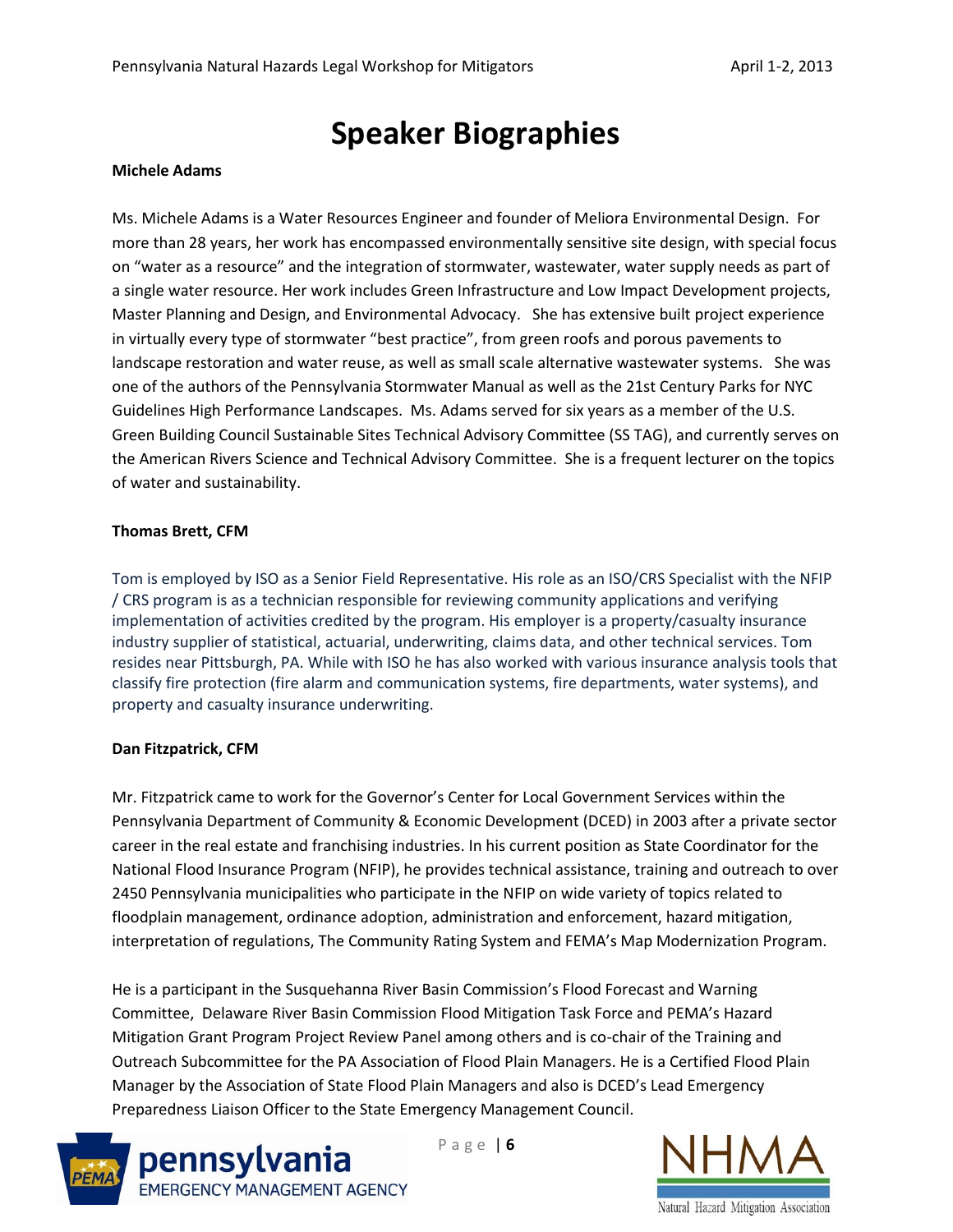#### **Mildred Hanks**

Millie is from Huntingdon, PA. She has been an licensed insurance agent in PA for 27 years and is currently a FEMA reservist deployed as an Insurance Specialist. She is working with the FEMA and PEMA HMGP in the Harrisburg office in support of the mitigation projects in process.

#### **Tom Hughes**

Tom Hughes has been the State Hazard Mitigation Officer at the Pennsylvania Emergency Management Agency since March 2009 but has been with the agency as a Watch Officer, Urban Search and Rescue Program Coordinator, State Radiological Officer and State Training Officer since 1993.

As the SHMO, he is responsible for the oversight/revision of 65 county plan, 14 state University plans, and the tri-annual update of the Commonwealth of Pennsylvania's state plan.

Currently, Tom is managing 5 open disasters – DR-1898 (Snowstorm), DR-4003 (Flooding Event), DR-4025 (Hurricane Irene) and DR-4030 (Tropical Storm Lee) and DR-4099 (Superstorm Sandy) to include about \$73 million for hazard mitigation activities. PEMA will acquire about 560 homes in the next several months to add to the 1400 structures statewide that have been mitigated from previous disasters.

Tom is the co-chair of the two-year old Pennsylvania Silver Jackets state team consisting of local, state, federal agencies and floodplain management and emergency management associations.

Tom has a A.A. in Financial Management from the Community College of the Air Force and a B.A. in Business of Administration from Lycoming College, Williamsport. He has received his Certified Emergency Managers (CEM) accreditation from the former National Coordinating Council on Emergency Management (NCCEM) and the current International Association of Emergency Managers (IAEM). He has been a member of the Keystone Emergency Management Association of 13 years. He is currently working on his CFM.

Tom recently retired from the US Air Force Reserve as a CMSgt as the 514th Mission Support Group Superintendent, McGuire AFB, NJ, after serving in the Emergency Management career field for 18 years at the Willow Grove ARS, PA and various deployed locations.



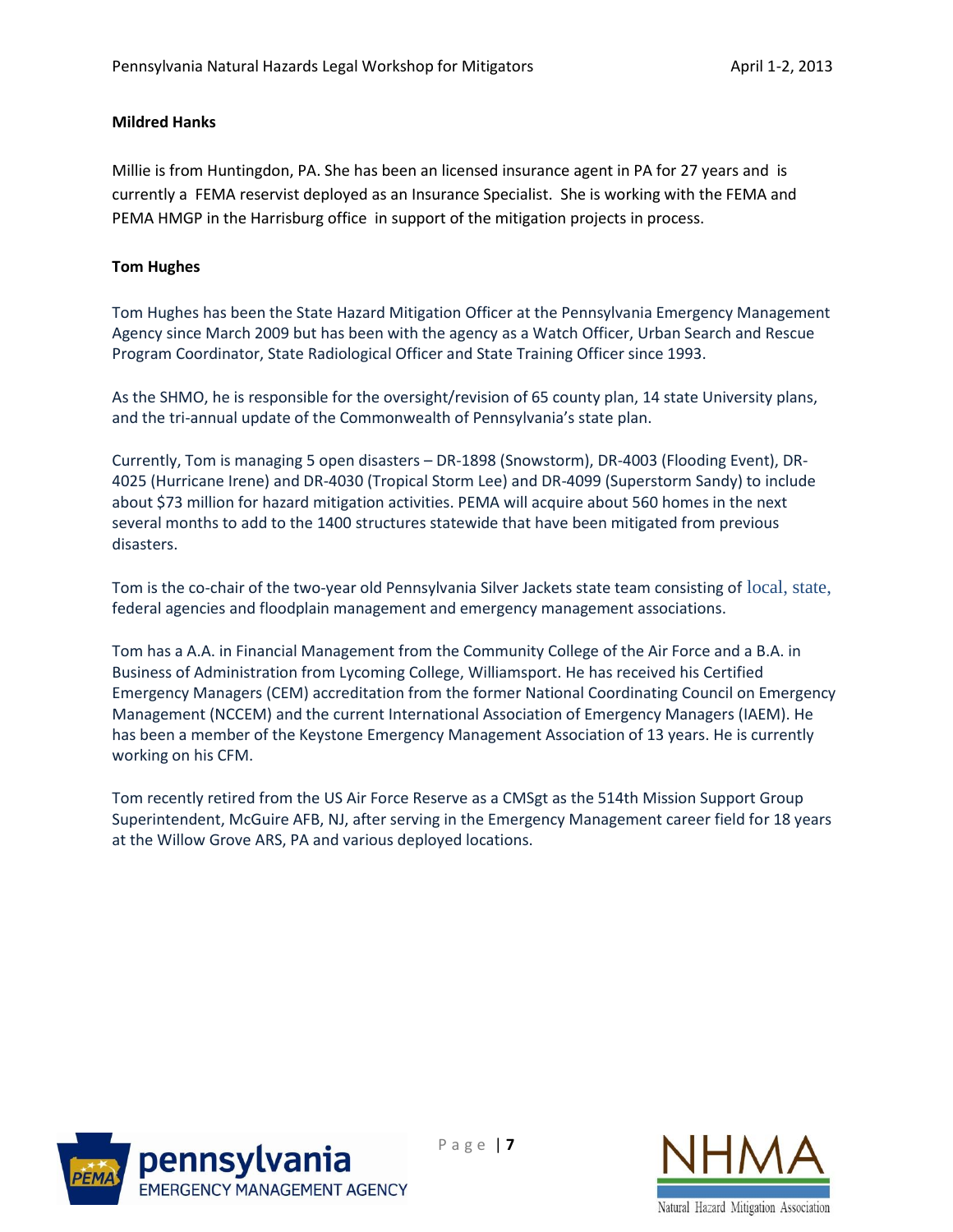#### **Alessandra Jerolleman, MPA, CFM**

Alessandra Jerolleman is the founder and Executive Director of the Natural Hazard Mitigation Association (NHMA). She is also the owner of Alessandra Jerolleman, LLC, a hazard mitigation and resilience consulting firm which does training and workshops across the United States. She currently serves as one of the Tri-Chairs for the National Hazard Mitigation Collaborative Alliance, sits on the board of the Greater New Orleans Disaster Recovery Partnership, and sits on the Executive Committee of the American Society of Public Administration's Section on Emergency and Crisis Management. She is the co-author of a textbook, "Natural Hazard Mitigation," published by CRC Press in 2012. She is currently a doctoral candidate at the University of New Orleans, graduating in April of 2013. Ms. Jerolleman has acquired wide-ranging experience in the private, non-profit, and academic sectors.

Ms. Jerolleman's experience includes the following: serving as a Program Specialist in the Gulf Coast with Save the Children USA, working on a resilience initiative around children's needs in emergencies; hazard mitigation planning at the local, state and campus level; community education and outreach regarding mitigation measures and preparedness; development of collaborative networks and information sharing avenues among practitioners; and, delivery of training and education to various stakeholders. She is involved in various aspects of planning and policy and the national and local level, including participation in several workshops each year. Ms. Jerolleman speaks on many topics including: hazard mitigation and climate change; campus planning; threat, hazard and vulnerability assessments; hazard mitigation planning; protecting children in disasters; and, public/private partnerships.

#### **Deepa Srinivasan, AICP, CFM**

Deepa Srinivasan is the President and Founder of Vision Planning and Consulting, LLC (VPC) a small, woman and minority owned, 8(a) firm located near Columbia, MD. Ms. Srinivasan has over 19 years of experience working with communities of varying sizes in developing plans in the areas of community planning, hazard mitigation, grant writing, and public outreach. She is involved in a variety of planning and policy efforts at the national, state, and local levels. In her recent planning efforts, Ms. Srinivasan has been involved in creating synergies between various levels of government – Federal, state, local, and tribal as well as developing strategies that result in safe and sustainable communities to prepare them to meet short and long term challenges and become better prepared to face natural disasters. Ms. Srinivasan has been a speaker on community planning and hazard mitigation efforts at planning and hazard mitigation conferences with a focus on integration land use plans with mitigation efforts. Ms. Srinivasan is a certified Planner and certified Floodplain Manager and has a Master's in City and Regional Planning from Tennessee.



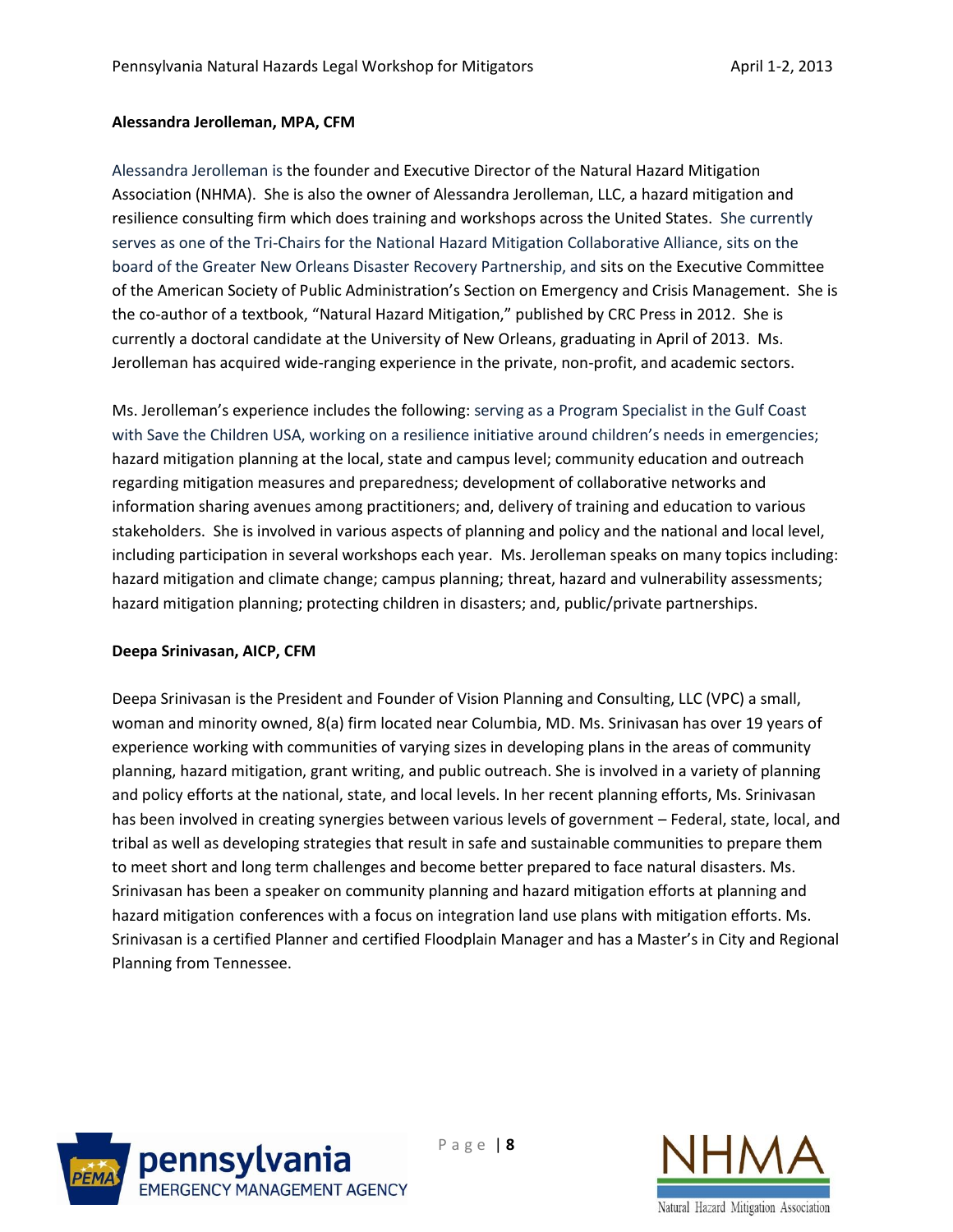Ms. Srinivasan was one of ten planners invited to participate as a subject matter expert in FEMA/APA's November 2007's scoping symposium on Integrating Hazard Mitigation into Local Planning. The purpose of the symposium was to explore essential issues in guiding the Integration of Hazard Mitigation into Local Planning. The symposium: 1) defined the appropriate audiences and scales of activity for the resulting PAS Report; 2) identified the guiding principles concerning the integration of hazard mitigation into local planning; and 3) identified criteria for best practices and actual examples for study.

#### **Edward A. Thomas, Esq.**

**Ed Thomas** is the President of the Natural Hazard Mitigation Association; and an elected member of the Council of the State and Local Government Section of the American Bar Association. He is also the Chair of the Hazards Sub-Committee of the Land Use Planning and Zoning Committee, of the ABA. In addition, Ed serves on the Advisory Committee of the Natural Hazards Center of the University of Colorado; and is an active member of both the American Planning Association and the American Geophysical Union.

He is a former board Member of the Association of State Floodplain Managers; and now serves as the Senior Liaison for that organization's on the No Adverse Impact Committee.

Ed retired from the Department of Homeland Security-Federal Emergency Management Agency after nearly thirty-five years of Public Service. During his time in government, he worked primarily in Disaster Mitigation, Preparedness and Response. He also was extensively involved in Community Development, during his nearly 10 years with the Department of Housing and Urban Development.

Ed worked on about two hundred disasters and emergencies, serving as the President's on scene representative, the Federal Coordinating Officer, dozens of times.

Ed is an Attorney, is a frequent lecturer on Emergency Management issues, especially the Constitutional and Legal Aspects of Floodplain Regulations. He has authored dozens of publications and articles on various Disaster related issues and regularly participates as a member of National Task Forces and other boards in developing National disaster-related and floodplain management policies.

Ed has received numerous national and international awards including the nation's highest award for Floodplain Management: The Goddard-White Award from the Association of State Floodplain Managers. In addition, he received the Gulf of Maine Visionary Award from the International Gulf of Maine Council, for his efforts in helping develop the NOAA StormSmart Coasts Program; and their first lifetime achievement award from the Georgia Association of Floodplain Management.

He manages a private practice of Law, Edward A. Thomas Esq., LLC and lives with his wife in the floodplain of beautiful Marina Bay in Quincy, Massachusetts.



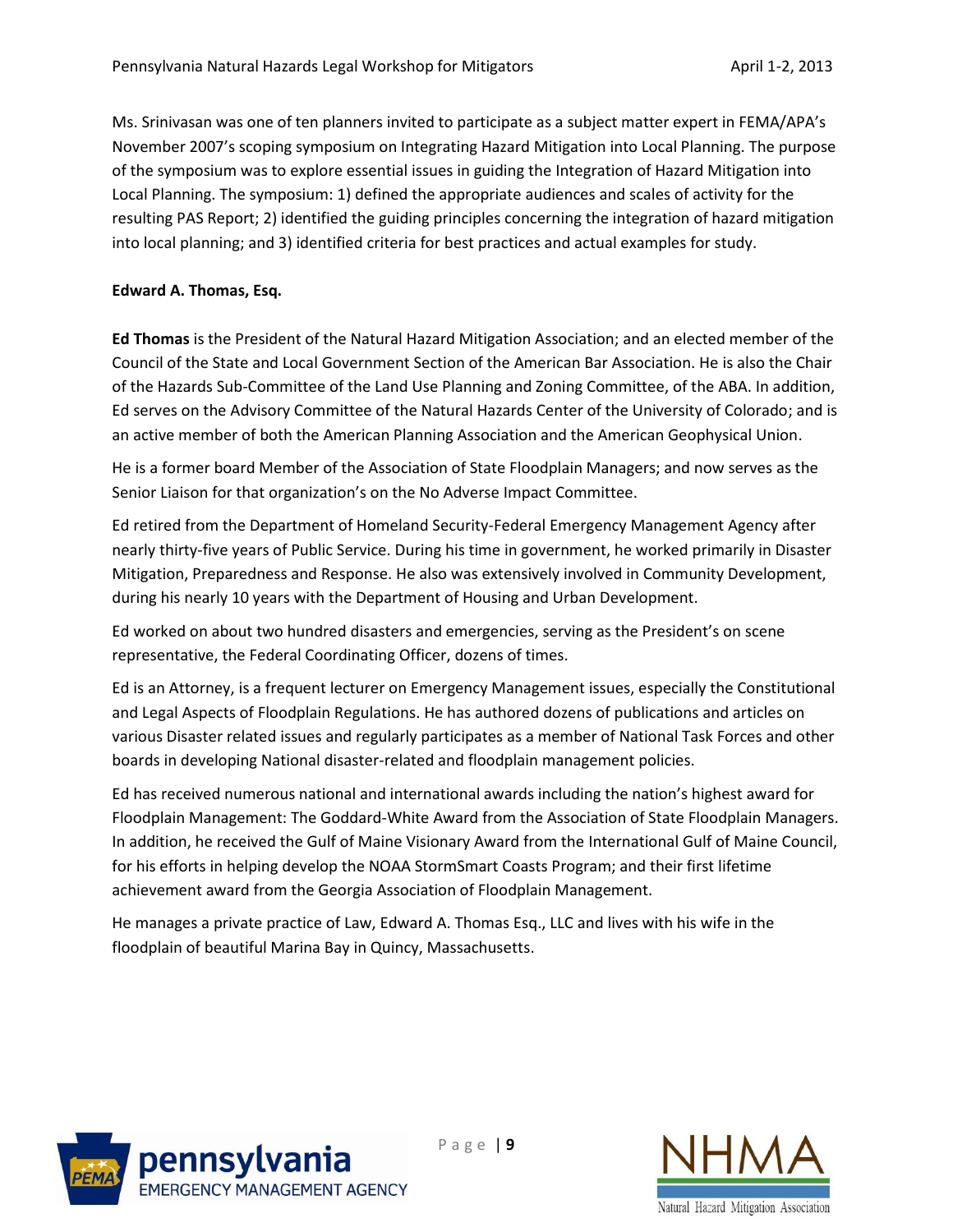#### **Donald Watson, FAIA, NCARB**

Donald Watson is an architect and author of professional publications in planning and architecture.

Now retired from a career in architectural education, he was Professor at Yale University and Dean of Architecture, Rensselaer Polytechnic Institute. He is 2002 recipient of the Collegiate Schools of Architecture Distinguished Professor Award.

Since the early 1970s, Watson has an advocate of solar and environmental design of buildings and cities. In 1984, he was lead designer of the Johnson Controls Office Building in Salt Lake, which received U.S. Dept of Energy innovation award as the most energy-efficient office building in North America and prototype of many energy conserving measures now part of standard construction practices.

He is recipient of the 2008 U.S. Green Building Council Leadership Award and an AIA Presidential Citation for his role as a founding member of the green building movement in the United States.

He is editor-in-chief of the Time-Saver Standards Series, a professional reference library for architects and planners, including the current editions on Architecture and on Urban Design. He is author most recently of Design for Flooding, co-authored with Michele Adams, P.E.

Now in his fiftieth year as a practicing architect, Watson maintains a consulting practice to public and private clients, both in the U.S. and abroad, focusing on design for resilience. He has been consultant on disaster mitigation planning for projects in over 30 countries, most recently in Saudi Arabia and in Haiti.

In his hometown of Trumbull, CT, he serves as a public member of the Conservation Commission and the Greater Bridgeport Regional Planning Council, both of which are addressing issues of water resources, flooding, disaster preparedness and coastal zone resilience.



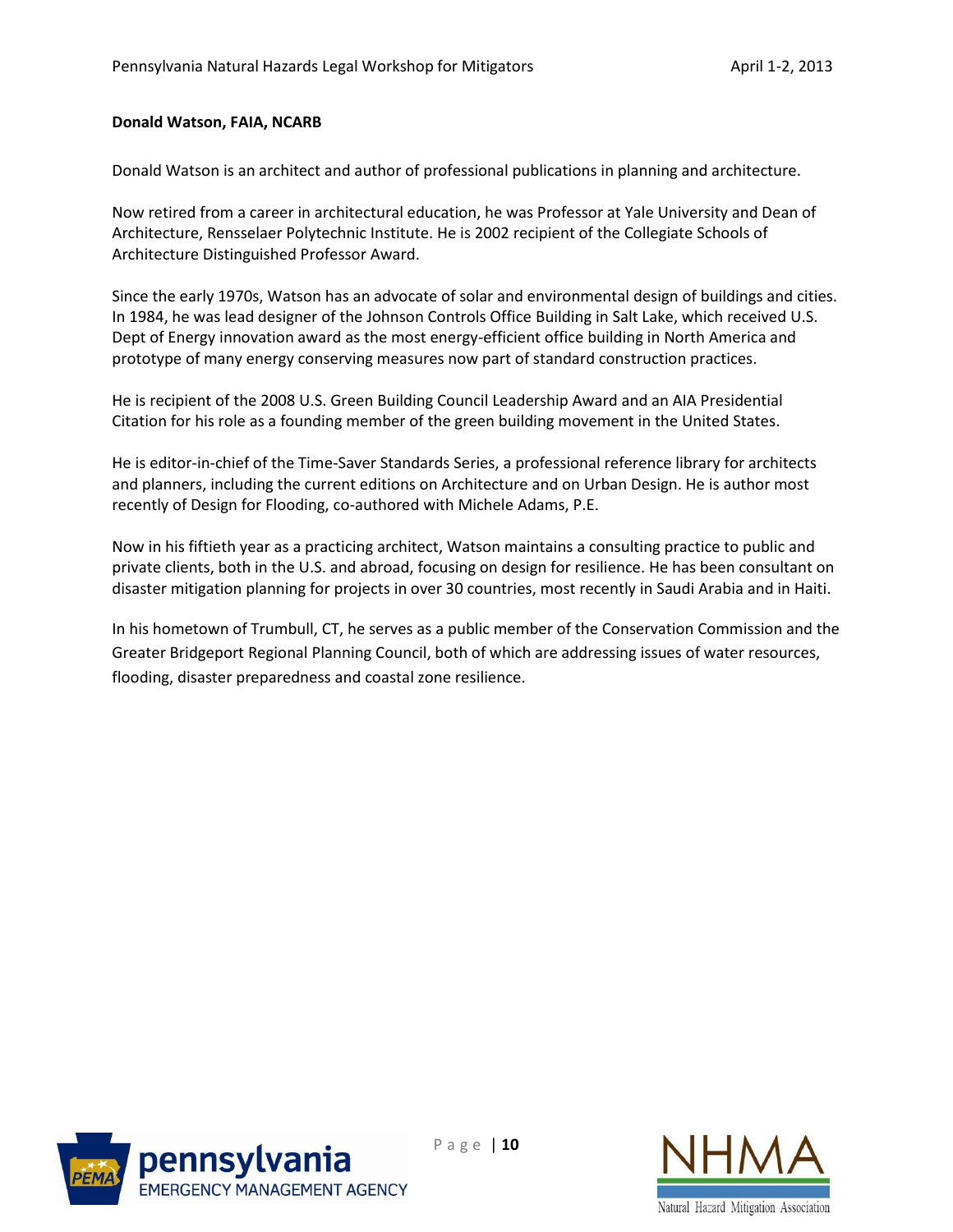### **References**

CNT (2010) *The Value of Green Infrastructure: Guide to Economic, Environmental and Social Benefits*  Chicago IL: Center for Neighborhood Technology. 2010 www.americanrivers.org/library

CCAP (2011) Kooshian, Chuck and Steve Winkelman *Growing Wealthier: Smart Growth, Climate Change and Prosperity* Washington, DC Center for Clean Air Policy (CCAP). 2011

EPA Green Infrastructure Library *EPA Municipal Handbook Series – Green Infrastructure* <http://cfpub.epa.gov/npeds/green> infrastructure

Lam, William M. C. (1986) *Sunlighting as Formgiver for Architecture*  New York: Van Nostrand Reinhold

NFIP F-002 *Myths and Facts about the NFIP – FEMA* NFIP Publication F-002 www.mmrs.fema.gov/rebuild/recover/nfip.shtm

Schwab, James, with Kenneth C. Topping, Charles D. Eadie, Robert E. Deyle, and Richard A. Smith. 1998. *Planning for Post-Disaster Recovery and Reconstruction*. Planning Advisory Service Report No. 483/484. Chicago: American Planning Association.

Schwab, James, Editor. 2010. *Hazard Mitigation: Integrating Best Practices into Planning.* Planning Advisory Service Report No. 560. Chicago: American Planning Association.

Topping, Kenneth. 2011. "Strengthening Resilience Through Mitigation Planning. *Natural Hazards Observer,* XXXVL [November 2011]: 1:18

Trout Unlimited (2012) Williams, Jack E., Michael P. Dombeck, Christopher A. Wood *My Healthy Stream*  Arlington, Virginia: Trout Unlimited and Aldo Leopold Foundation. 2012

Watson, Donald and Michele Adams (2011) *Design for Flooding* Architecture, Landscape, and Urban Design for Resilience to Climate Change New York: John Wiley and Sons



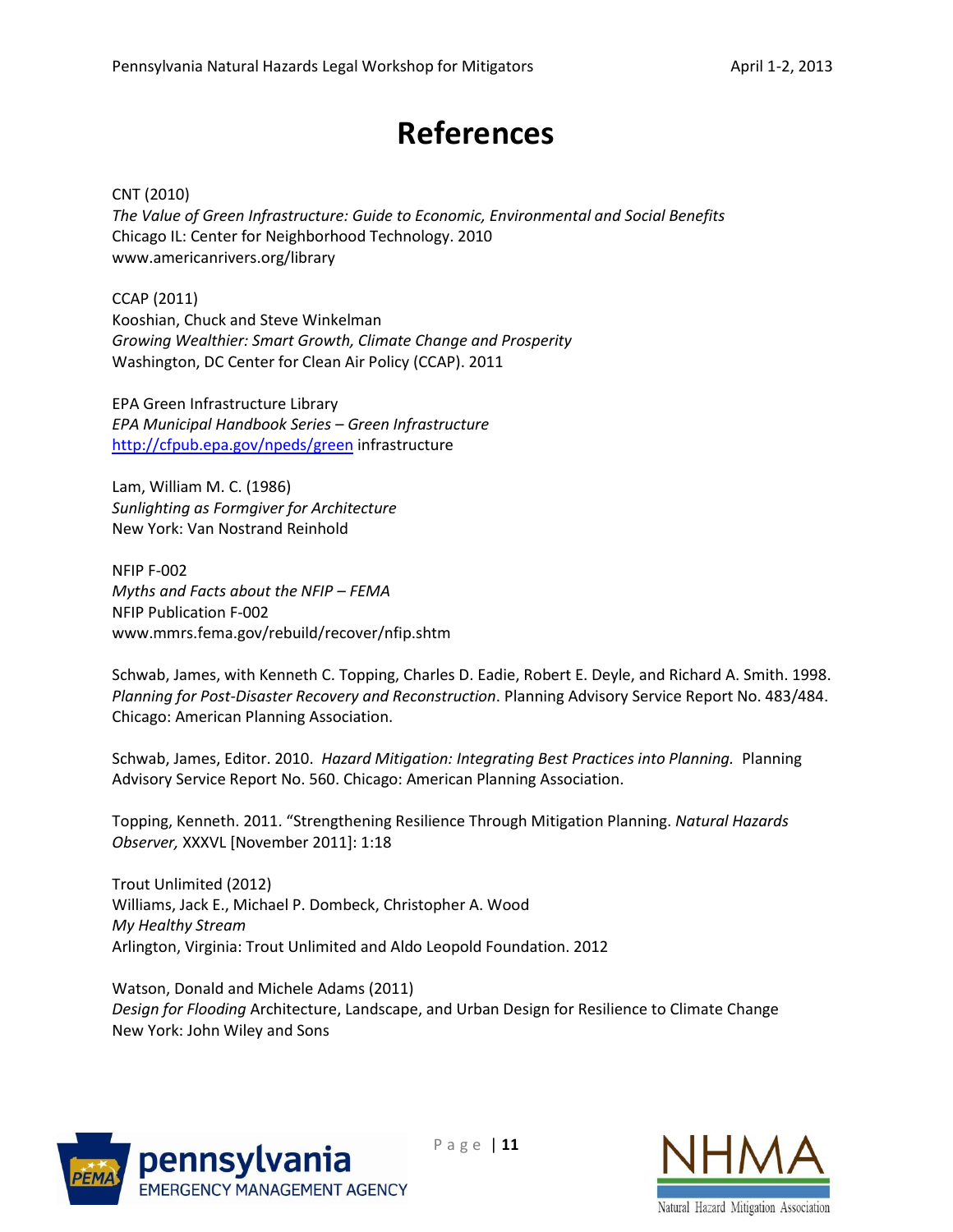# **Selected Hazard Mitigation & Floodplain Management Legal Publications**

**A) Planning and Building Livable, Safe & Sustainable Communities: The Patchwork Quilt Approach** Authors: Edward A Thomas Alessandra Jerolleman, Terri Turner, Darrin Punchard, and Sarah Bowen, Natural Hazard Mitigation Association, 2011. Located at: http://stormsmart.org/uploads/patchwork-quilt/patchwork\_quilt.pdf

A PowerPoint Presentation of the Patchwork Quilt Workshop as presented at the National Floodproofing Conference in New Orleans in November 2008 is located at: http://www.floods.org/PDF/Patchwork\_Quilt/Patchwork\_Quilt\_Flood**proof**ing\_Conference\_10908.p df

**B) Climate Change and Emergency Management: Adaptation Planning,** Authors: Edward A Thomas and Terri Turner, American Bar Association, Section of State and Local Government, State and Local Law and News, Vol. 34, No. 3, Spring 2011 Located at:

http://www.americanbar.org/content/dam/aba/publications/state\_and\_local\_law\_news/sl\_34\_3\_t homas\_turner.authcheckdam.pdf

A similar presentation on climate change and emergency management was delivered at the 2012 Hawai'i Water Law Conference. An expanded version was delivered at a national webinar sponsored by the Georgia Association of Floodplain Management and the Natural Hazard Mitigation Association. The webinar is available on line at: http://www.gafloods.org/nai\_commitee1.html

**C) Preventing Human Caused Disasters.** Authors: Edward A Thomas and Sarah Bowen, In the *Natural Hazards Observer*, November 2009, Volume XXXIV, Number 2, International Journal Article, explaining the concept of Patchwork Quilt as well as advocating the idea of the advantage of Hazard Mitigation preventing disasters from taking place. Located at: http://www.colorado.edu/hazards/o/archives/2009/nov\_observerweb.pdf

pennsylvania **EMERGENCY MANAGEMENT AGENCY** 

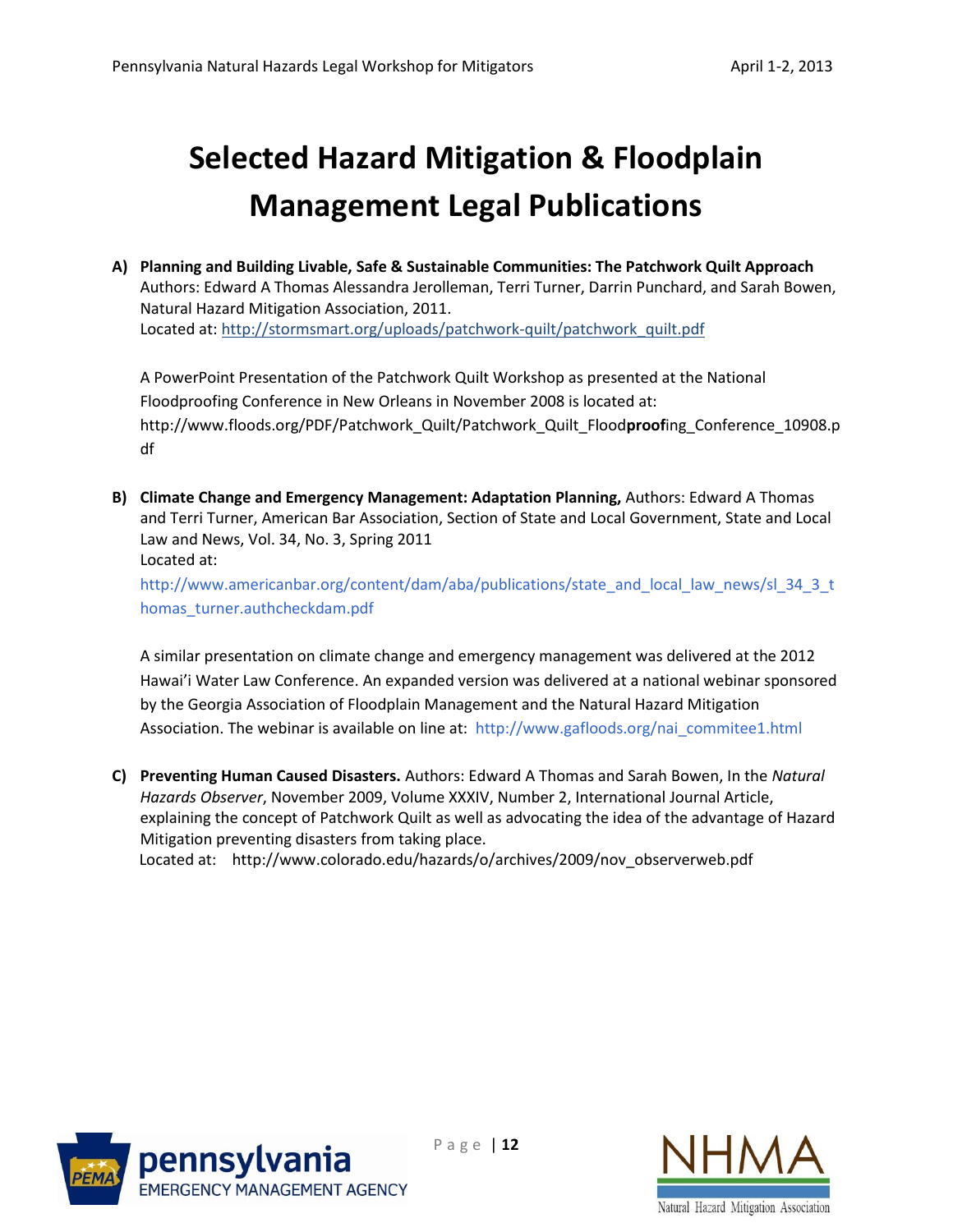**D) Mitigating Misery: Land Use and Protection of Property Rights Before the Next Big Flood.** Authors: Edward A. Thomas Esq. and Sam Riley Medlock JD. *Vermont Journal of Environmental Law*, Vol. 9, 2008.

 Law Review Article on the National Flood Insurance Program and the concept of No Adverse Impact Floodplain Management.

Located at: http://www.floods.org/PDF/Mitigation/ASFPM\_Thomas&Medlock\_FINAL.pdf

#### **E) No Adverse Impact and The Courts: Protecting the Property Rights of All,**

Authors: Dr. John Kusler Esq. and Edward A. Thomas Esq. **,**Edition of November 2007 Located at: http://www.floods.org/PDF/ASFPM\_NAI\_Legal\_Paper\_1107.pdf

#### **F) A Perfect Storm of Opportunities to Establish and Fund a Program to Reduce Misery and Protect Water Resources**

Author: Edward A. Thomas Esq., in *Louisiana Coastal Law*, Vol. 89, April 2008. Article for the Louisiana State University, Sea Grant Law and Policy Program, which discusses why we should develop a unified program to treat water as a precious resource. Located at: http://www.lsu.edu/sglegal/pdfs/lcl\_89.pdf

#### **G) "Significant Nexus" and Clean Water Act Jurisdiction**.

Authors: Jon Kusler Esq., PhD, Patrick Parenteau, Esq., and Edward A. Thomas Esq. Discussion paper for the Association of State Wetland Managers, March 2007. Located at: http://www.aswm.org/pdf\_lib/significant\_nexus\_paper\_030507.pdf

#### **H) A California Challenge Flooding in the Central Valley: A Report From An Independent Review Panel to the Department of Water Resources, State of California**

Authors: Gerald Galloway, Edward A. Thomas, *et al.* Located at: http://www.water.ca.gov/news/newsreleases/2008/101507challenge.pdf

#### **I) Liability for Water Control Structure Failure Due to Flooding**

Author: Edward A. Thomas, Association of State Floodplain Managers, 2006. Located at: http://www.floods.org/PDF/NAI\_Liability\_Failure\_Facilities\_0906.pdf

#### **J) Failed Dams and Levees: Examining Engineering Liability.**

PowerPoint for a Web-Cast for American Council of Engineering Companies May 2007. Located at: http://www.acec.org/advocacy/pdf/may07\_thomas\_presentation.pdf



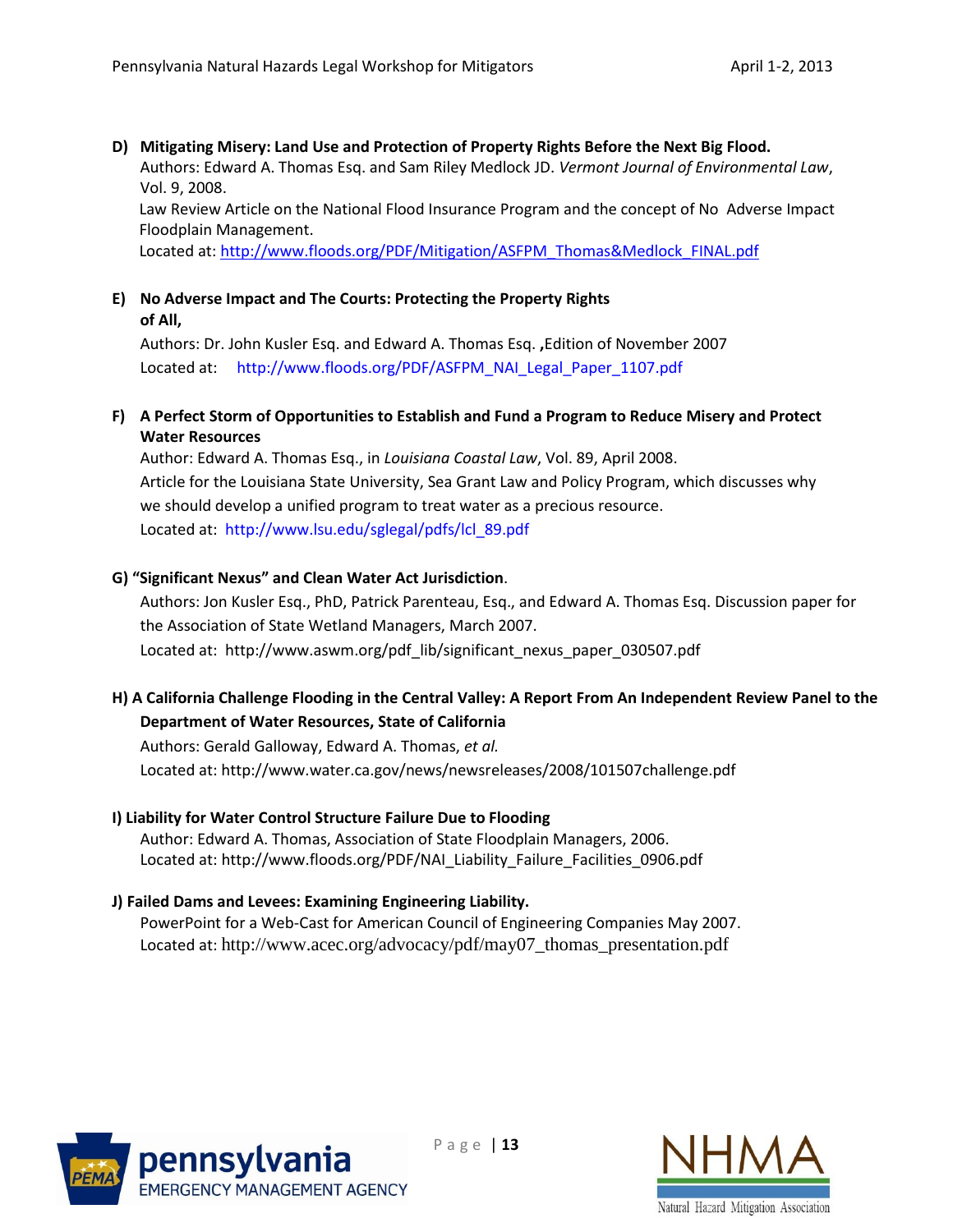**K) Brochure Titled: Property Rights and Community Development: A Legal Framework for Managing Watershed Development,** an ASFPM staff developed document based on materials developed by Wes Shaw and Edward A. Thomas Esq., and others for the Massachusetts Coastal Zone Management Agency's StormSmart Coasts Program.

Available at:

[http://www.floods.org/NoAdverseImpact/NAI\\_Legal\\_Framework\\_Watershed\\_Development\\_2007.p](http://www.floods.org/NoAdverseImpact/NAI_Legal_Framework_Watershed_Development_2007.pdf) [df](http://www.floods.org/NoAdverseImpact/NAI_Legal_Framework_Watershed_Development_2007.pdf)

**L) Massachusetts Coastal Zone Management Agency Storm Smart Coasts Materials,** a series of brochures developed based on materials developed by Wes Shaw and Edward A. Thomas Esq., and many others:

1.) [StormSmart Coasts Fact Sheet 1, Introduction to No Adverse Impact \(NAI\) Land Management](http://www.mass.gov/czm/stormsmart/resources/stormsmart_nai.pdf)  [in the Coastal Zone,](http://www.mass.gov/czm/stormsmart/resources/stormsmart_nai.pdf) available at:

http://www.mass.gov/czm/stormsmart/resources/stormsmart\_nai.pdf

2.) StormSmart Coasts Fact Sheet 2, *[No Adverse Impact and the Legal Framework of Coastal](http://www.mass.gov/czm/stormsmart/resources/stormsmart_legal.pdf)  [Management](http://www.mass.gov/czm/stormsmart/resources/stormsmart_legal.pdf)*, available at: http://www.mass.gov/czm/stormsmart/resources/stormsmart\_legal.pdf

3.) StormSmart Coasts Fact Sheet 3, *[A Cape Cod Community Prevents New Residences in](http://www.mass.gov/czm/stormsmart/resources/stormsmart_chatham.pdf)  [Floodplains](http://www.mass.gov/czm/stormsmart/resources/stormsmart_chatham.pdf)* available at: http://www.mass.gov/czm/stormsmart/resources/stormsmart\_chatham.pdf

- **M)** *Smart Growth in Dumb Places: Sustainability, Disaster, and the Future of the American City,* author: Lisa Grow Sun, Brigham Young University Law Review, *2011 B.Y.U.L. Rev. 2157*(2011)
- **N)** *Disaster Mythology and the Law,* author: Lisa Grow Sun, Cornell Law Review, *96 Cornell L. Rev. 1131(2011)*

**O)** Thomas, Edward. (2012) *Natural Hazards and the Law,* in Jerolleman, Alessandra & Kiefer, John (eds.) Natural Hazard Mitigation. CRC Press

**P)** Conrad, David & Thomas, Edward. (2013). *Reforming Federal Support for Risky Development. http://www.hamiltonproject.org/papers/reforming\_federal\_support\_for\_risky\_development/*



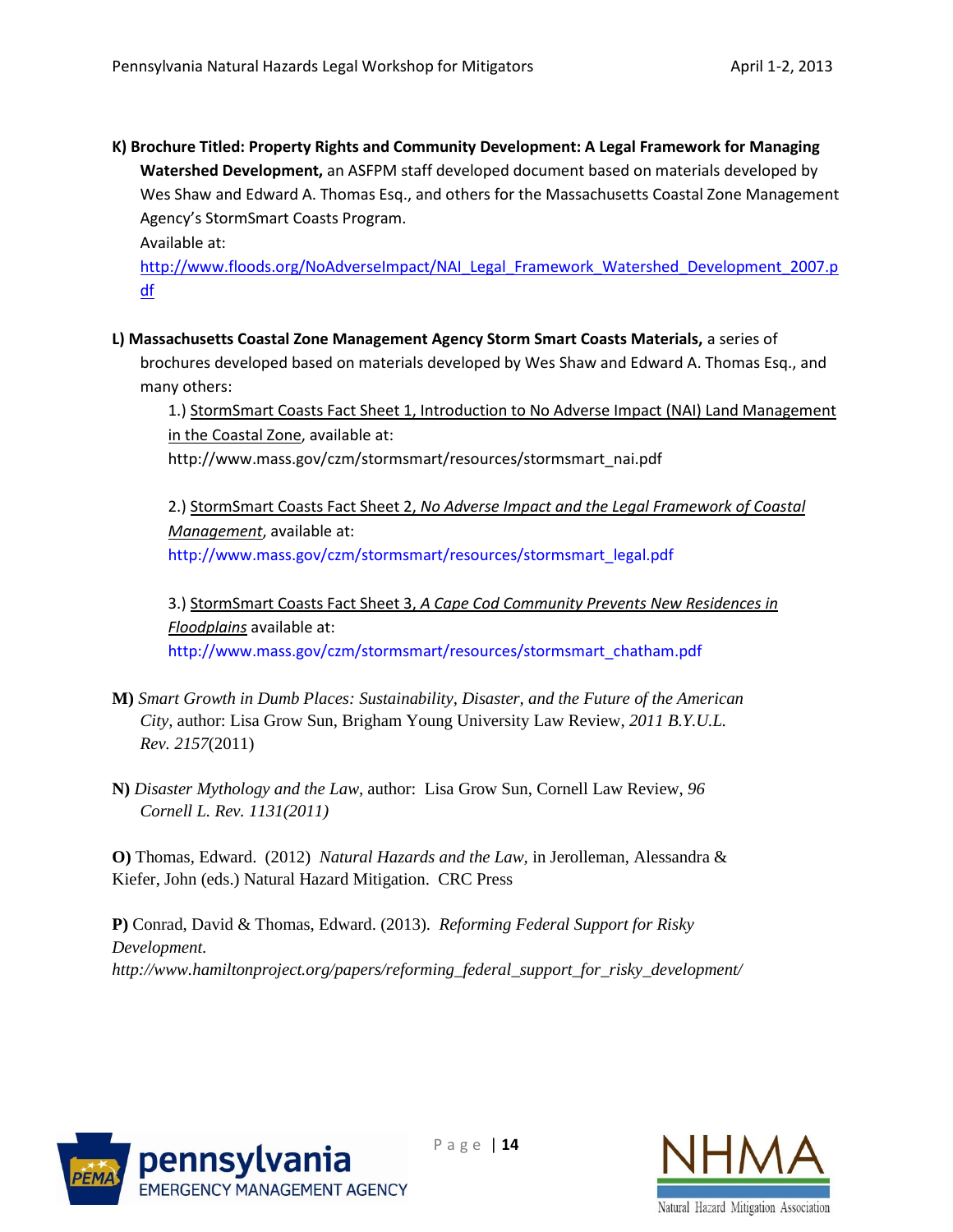*The following is reprinted, with permission from the August 2007 edition of the ASFPM publication News & Views*

### **Oklahoma Teaches Us All A Few Tricks for Enforcing Substantial Damage**

*In the Arid West one of the more vexing problems Floodplain Managers face is the need to enforce flood program regulations in the midst of a drought, which can often be followed by abrupt and catastrophic rainfall. Oklahoma faced such a problem recently and has developed an interesting approach to local officials to encourage enforcement of required safe building regulations.*

In early July, Oklahoma and Texas were absolutely hammered by floods. One of the worst hit areas was the City of Miami in Ottawa County, Oklahoma. Some seven hundred homes have been damaged in this small county, many of which suffered substantial damage with several being hit by over 88 inches of floodwater.

Unfortunately, several of these structures have flooded as many as 21 times over the past 50 years, and historically, local officials in the City of Miami and Ottawa County have allowed devastated flood victims to rebuild as soon as possible, disregarding all locally adopted National Flood Insurance requirements for safe and proper rebuilding of substantially damaged buildings.

This time, however, the new slate of officials in place had a different view about rebuilding after a flood, but they wanted to make sure that they were on solid ground to take strong action and break the cycle once and for all. The primary power was City Attorney Erik Johnson. He was very concerned about inverse condemnation and the taking issue if the city did not allow folks to rebuild and go back into their flooded homes. General Counsel for the Oklahoma Water Resources Board, Dean Couch, consulted with ASFPM legal experts and contacted Mr. Johnson early on in this process, explaining the role of the floodplain administrator and the justification for performing the substantial damage determinations.

The State NFIP Coordinator's Office sent OWRB employees Gavin Brady, State Coordinator, and long time floodplain manager, Ken Morris, to provide technical support and guidance to local officials. Brady and Morris immediately called FEMA Region 6 for support and help in obtaining trailers to house the disaster survivors while a safe rebuilding process takes place. Brady and Morris also appealed to ASFPM Headquarters in Madison to provide legal and technical support to bolster the State efforts to ensure proper and safe rebuilding. ASFPM asked Ed Thomas, an Attorney, and Floodplain Manager, currently employed by Michael Baker Inc., to help with some quick talking points for state officials to use.

Ed replied with the following suggestions: